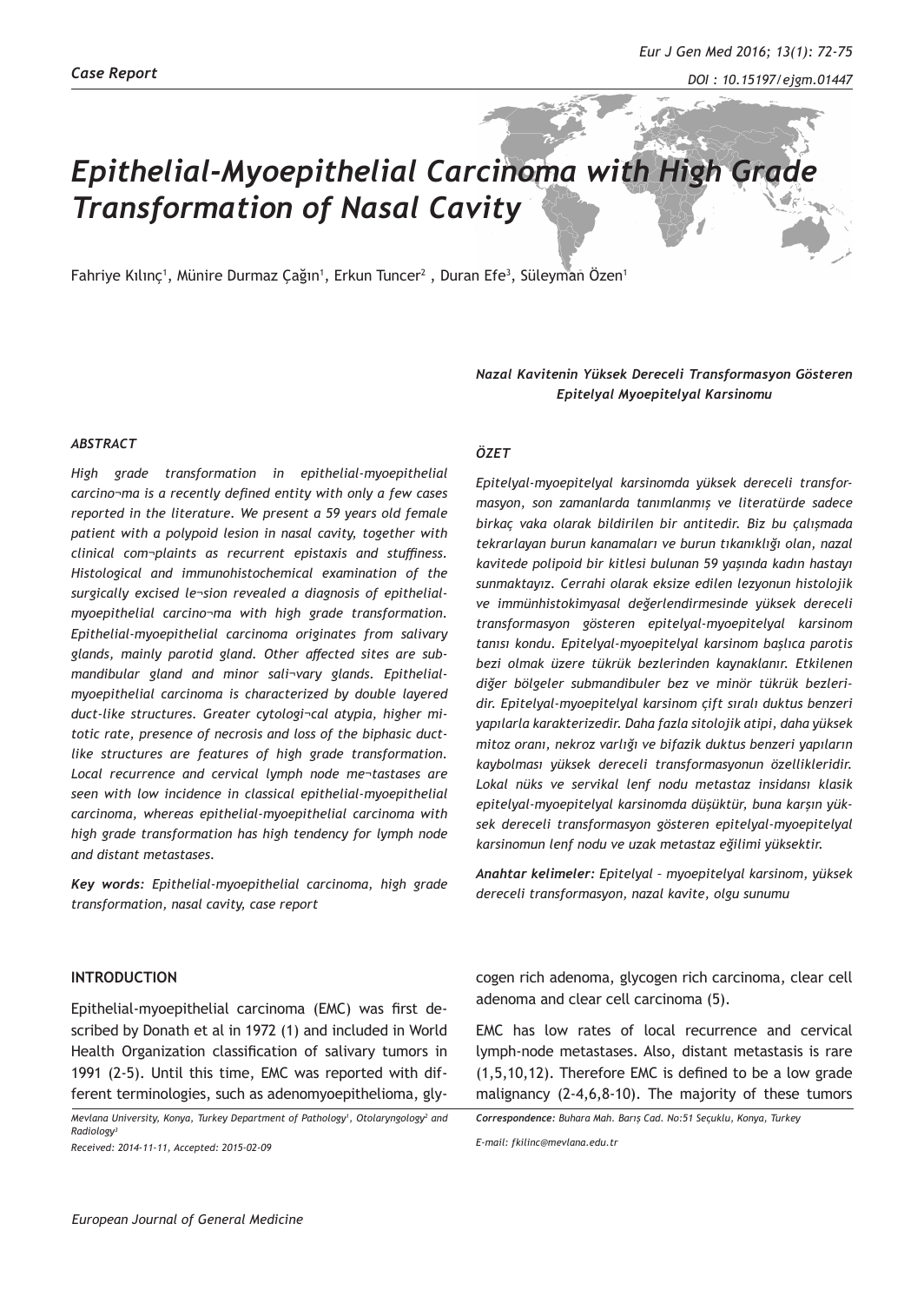occur in the salivary glands, predominantly the parotid gland. Submandibular gland and minor salivary glands may also be involved (1,3,5,7,8,12). EMC arising in the nasal cavity is very rare (1,8).

High grade transformation (HGT) is defined as histological progression of low grade malignant neoplasm to highgrade, in which the original line of differentiation is no longer evident (2,6). Tumors with anaplasia have been called as either dedifferentiated epithelial-myoepithelial carcinoma or EMC with HGT (4). EMC with HGT is extremely rare; only a few cases are reported as high grade EMC arising in the nasal cavity (2,4). We report a case of EMC with HGT arising in nasal cavity in order to discuss clinical, radiological, histopatological and immunhistochemical features of this rare type of tumor.

# **CASE**

A 59 years old female was admitted to our center with complaints of intermittent epistaxis and nasal obstruction for two months. In patient's nasal endoscopic examination, left inferior turbinate was hypertrophied and purple in color. Nasal septum and the middle turbinate were normal on endoscopic examination. No associated lymphadenopathy was observed in both sides of the neck. Axial and horizontal sections on tomography scan of the paranasal sinuses revealed a mass which fills the middle and lower nasal cavity, leading to minimal pushing to the nasal septum and medial maxillary wall and invading the inferior turbinate (Figure 1). Surgical excision was planned with a diagnosis of nasal polyp or angiofibroma according to the clinical and radiological findings. Therefore endoscopic view was not saved. Under general anesthesia, the inferior turbinate together with the mass was excised endoscopically. During operation middle turbinate and septal mucosa were normal. There was no complication after the operation. The histopathologic diagnosis was EMC with HGT. Follow-up for 4 months revealed no local recurrence or metastasis.

Pathological findings; Grossly, the tumor was composed of fragmented, grayish polypoid nodule measuring 5x4x1 cm in diameter. On microscopic examination, the tumor was observed to be divided into lobules by fibrous stroma. The tumor was consisted of two components, including classical EMC and high grade EMC (Figure 2). The former component was composed of nests, duct-like and trabecular structures within a hyalinized background. Duct-like formations were lined with double layered epithelium. This epithelium was composed of a luminal layer with eosinophilic cuboidal epithelial cells, and a basal layer with polygonal - elongated cells. The tumor surface was covered with a single row of cuboidal or flattened epithelial cells. Linear PAS positive and diastase resistant material was seen in ductal lumens. The latter component was consisted of solid, cribriform and nested growth patterns with marked necrosis. Capsule of the tumor was invaded and surrounding soft tissues and bones were infiltrated. The number of mitoses was lower at classical EMC areas and higher at high grade areas, approximately 10 mitoses per 10 high power field were found.

Immunohistochemical staining was performed; epithelial cells were demonstrated by epithelial membrane antigen, and myoepithelial cells were stained for vimentin and smooth muscle actin. Myoepithelial cells and some luminal cells are positive for S-100. The tumor cells of classical component were diffusely positive for pancytokeratin. In high-grade component, the tumor cells showed patchy staining with pancytokeratin. Ki67 labeling index of classical EMC component was 5%, and index of high grade component was 25%. P53 was expressed in HGT component higher than classical component.

# **DISCUSSION**

EMC is an uncommon neoplasm, accounting for approxi¬mately 1% of all salivary gland tumors (2-8). It



*Figure 1. Axial computed tomography (soft tissue window) of the paranasal sinus demonstrating a mass (arrow) that fills the lower nasal cavity*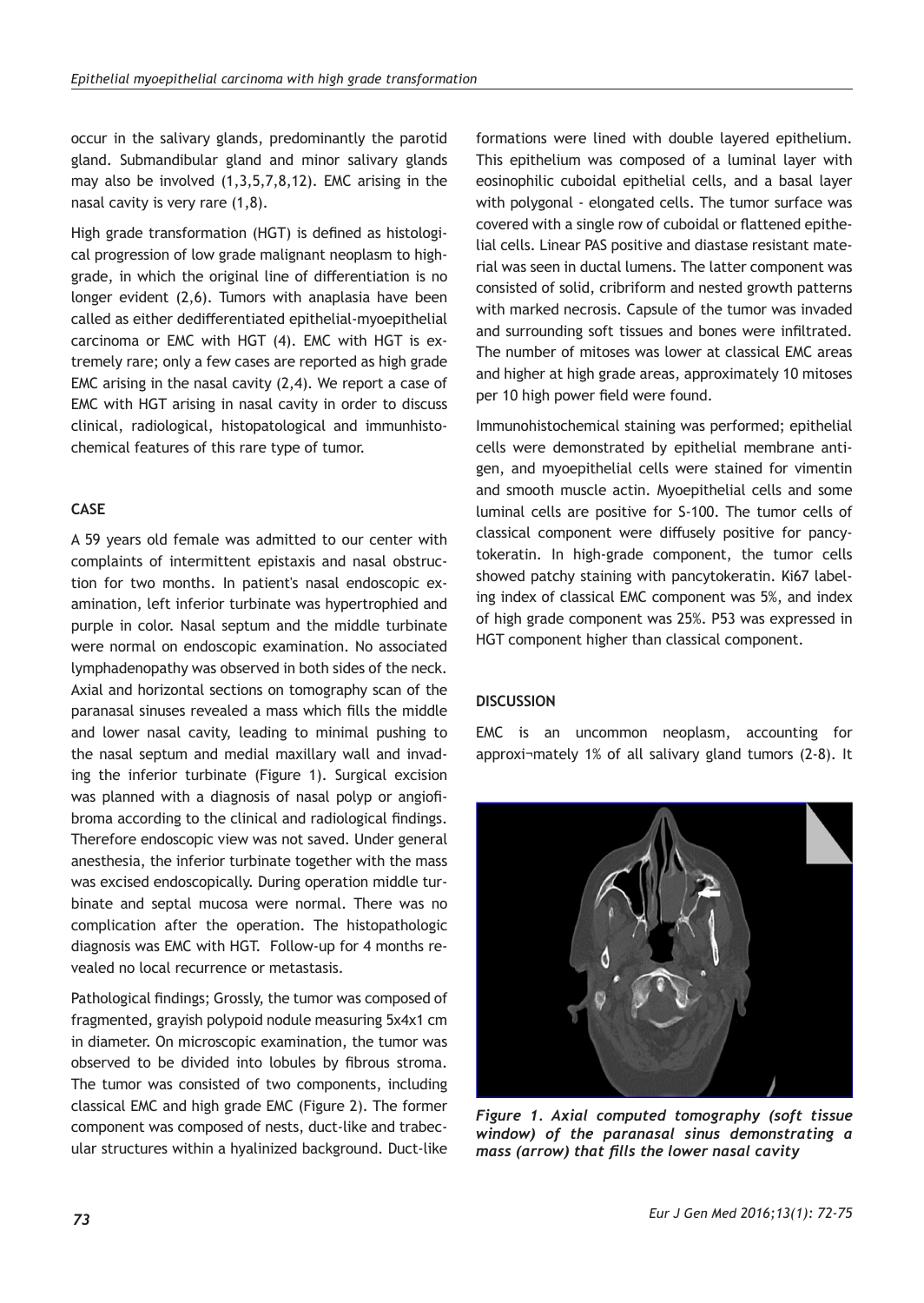

*Figure 2. Ductal formations in the classical EMC component (thick arrow) and proliferation of solidly arranged cells in the high grade component (thin arrow) (H&E, 100x)*

is mostly seen in fifth to eighth decades and is rare in children (1,4,7). Patients are mostly female (Female/ Male=2:1) (2,7,12). It is presumed that EMC origins from interca¬lated ducts of salivary glands (1,2). Tumor affects the parotid gland in 80% of cases (3,8,12). In 10% of cases, submandibular gland is the affected site (3,12). Other affected sites are minor salivary glands of the mouth, maxillary sinus, trachea, larynx, hypopharynx and lacri¬mal glands (1,7). In our case, tumor was originated from minor salivary gland of nasal cavity.

EMC forms a painless, slowly growing mass. Tumors of mi¬nor salivary glands have a tendency of forming ulcerated submucosal nodules with irregular margins (7,11). In four cases with EMC in the nasal cavity in the literature, tu¬mors were polypoid and arose from nasal septum or the inferior nasal turbinate as in our case (8).

EMC is a biphasic tumor (4,6,7,11,13). Histologically, it is characterized by double layered duct-like structures (1,2,6). Recently several histological variants have been reported as double clear EMC, oncocytic adenoma, dedif¬ferentiated EMC and EMC with anaplasia (2). High-grade transformation (HGT), formerly termed as "dedifferen¬tiation", is extremely rare in salivary gland carcinomas, including EMC (2). HGT-EMC mostly affects parotid gland, secondly submandibular gland as being similar with con¬ventional EMC (6). High grade tumors

have a tendency to be painful and rapidly growing (7,11). Despite classical EMC, EMC with HGT occurs in older patients with an aver¬age age of 72 years (range=36-103) (6). Our patient was 59 years old.

EMC with HGT differs from classical EMC by greater cyto¬logical atypia, higher mitotic rate, presence of necrosis and loss of the biphasic duct-like structures. Additionally, bizarre, spindle, clear and plasmacytoid tumor cells may be observed in EMC with HGT (6). In our case, dedifferen¬tiated foci were seen adjacent to low grade areas. HGT in EMC can occur in the myoepithelial or ductal component. Yang et al. (2) reported that separating the high grade compo¬nent into ductal versus myoepithelial is subjective, un¬practical and less valuable as suggested by Roy et al. The authors and Roy at al. pro¬posed that these lessions be regarded as EMC with HGT (2). Baker et al. (9) have reported that in their case, p53 was overexpressed in high grade areas similar to case of Kusafuka et al.; and they reported Daa et al. found p53 staining in also typical EMC case in contrast. In our case, p53 was expressed more at high grade areas, but also low grade areas were stained as well. Ki-67 labeling index was higher in the high grade component, like p53 staining.

The differential diagnosis of EMC includes other salivary gland tumors which are composed of two types of cells: pleomorphic adenoma and adenoid cystic carcinoma (8). The pattern of cellular arrangement found in EMC excludes adenoid cystic carcinoma. The distribution of tumor cells in myxoid, hyalinised or condroid stroma is characteristic in pleomorphic adenoma. EMC differs by exhibiting greater epithelial cellularity with less stroma compared to pleomorphic adenoma (8).

EMC with HGT is more aggressive than classical EMC, with a high tendency for lymph node and distant metastases (2,6). A patient was reported which multiple pulmonary metastases 15 months after surgery (2). Baker et al. (9) noted a case with EMC with HGT in the nasal cavity represented recurrence at 15 months, bone metastases at 22 months in a report by Park et al. During follow up periods of 4 months after surgery, there was no local recurrence or distant metastasis in our patient. Although there is no defini¬tive treatment protocol, due to its rarity, some authors propose surgery with a safety margin, neck dissection and, radiotherapy and chemotherapy, because of it has more aggressive behavior and poorer prognosis than clas¬sical EMC (2,6). Although adjuvant radiotherapy may be appropriate, there are no data on optimal manage